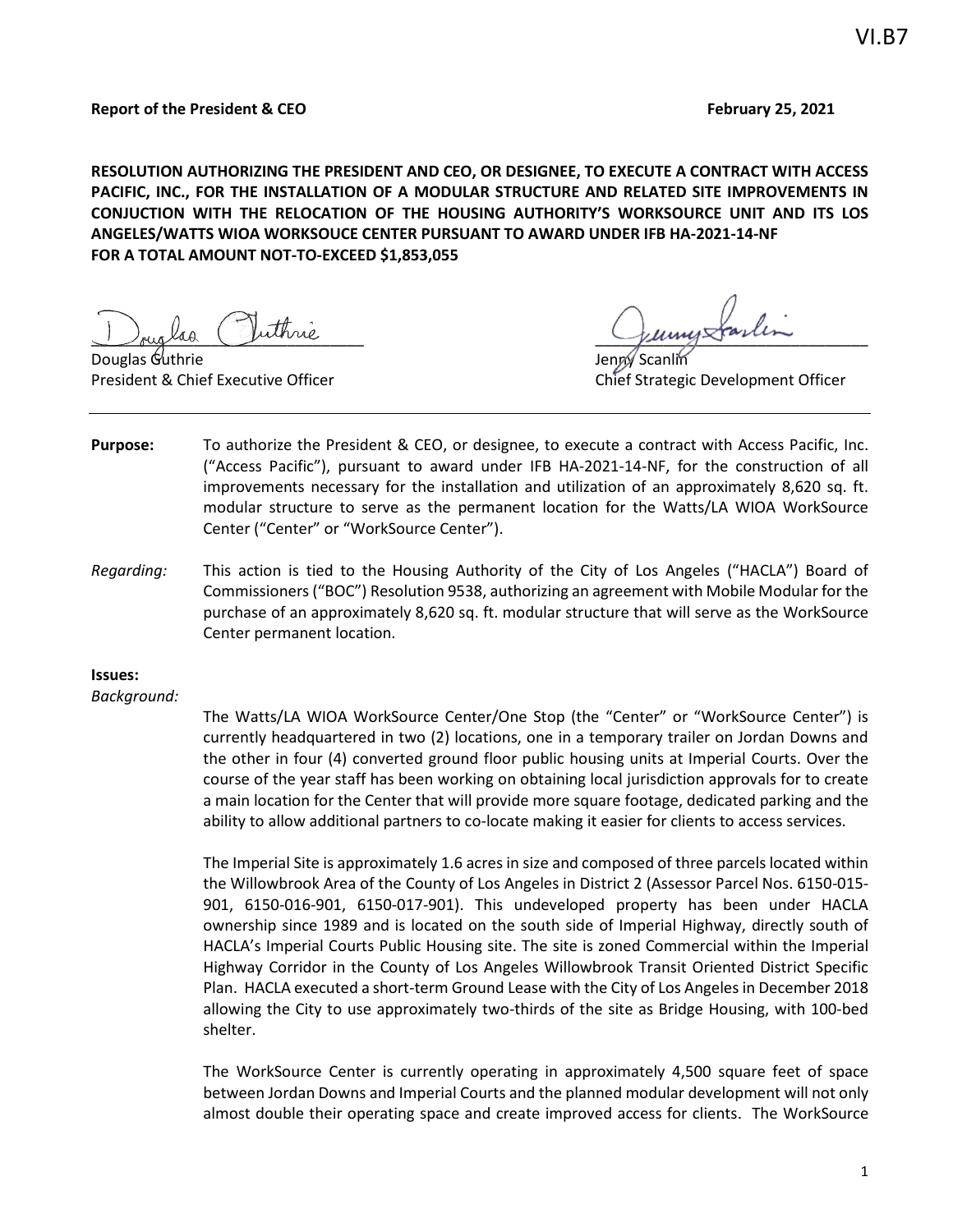Center is one of sixteen (16) Centers across the City and serves the regional economic interests of the City's workforce development initiatives for the State's Department of Labor Workforce Innovation and Opportunity Act contract and the new headquarters location has been approved by EWDD and the City is pleased to see the growth in space available for programming, training and partnerships.

The Center currently serves over 2,000 clients annually which includes youth and adults with multiple barriers to employment entry. The Center has grown from its WorkSource-only model and has garnered additional contracts in recent years serving specialized populations, like reentry clients. The Center also runs one of the City's largest Summer Youth Employment Programs and is also running place-based programs, like Nickerson Garden's Jobs Plus grant. The move to the larger location allows the Center to play a larger role in assisting the homeless, re-entry and veteran populations. Recently, the HACLA WorkSource Center was designated by the Los Angeles World of Airports as the lead recruiter for the LAX Expansion Plan and will serve as the team to recruit and refer clients for jobs at LAX and surrounding areas. The team also serves a major role in referring Section 3 local hires for permanent jobs at the new commercial center at Jordan Downs and all of HACLA's redevelopment sites.

#### *Procurement:*

On January 8, 2020, HACLA issued an Invitation for Bid ("IFB") No. HA-2021-14-NF, for site preparation and the construction of improvements necessary for the installation of the 8,620 sq. foot modular structure on HACLA property that will serve as the permanent location for the WorkSource Center. The 26,702 sq. ft. property is located at 2316 E. Imperial Highway, Los Angeles, CA 90059. The scope of this project includes onsite and offsite improvements necessary for the installation of the modular building, including the completion of a parking lot, landscaping, electrical and plumbing components.

Staff enlisted the services of three of the professional firms seated on HACLA's Architect/Engineering panel to assist with the IFB: Steven Fader Architects, prepared preliminary site plans, architectural plans, and a professional construction cost estimate; J.C. Chang provided MEP and Civil Engineering plans; and Land Images provided Landscape plans. These collective professional plans comprise the project's Scope of Services.

On January 8, 2021, the IFB was advertised on the LA-BAVN website, where 125 vendors viewed the IFB. In addition, a notice of the IFB was emailed to nine (9) additional vendors from a list provided by the Department.

Bidders were required to substantiate having a minimum of five years' experience performing on projects of similar scope and work. A detailed summary and background information of the procurement process is provided in Attachment 2 (Summary of Outreach Activities).

HACLA received two (2) bids by the submittal deadline of February 3, 2021, as follows:

| <b>Bidder</b>             | <b>Bid Amount</b> |
|---------------------------|-------------------|
| 1. Access Pacific, Inc.   | \$1,853,055.00    |
| 2. Birdgroup Construction | \$2,239,587.55    |

General Services has determined that Access Pacific, Inc. ("Access Pacific"), fulfilled all the solicitation requirements and submitted the lowest, responsive and responsible bid.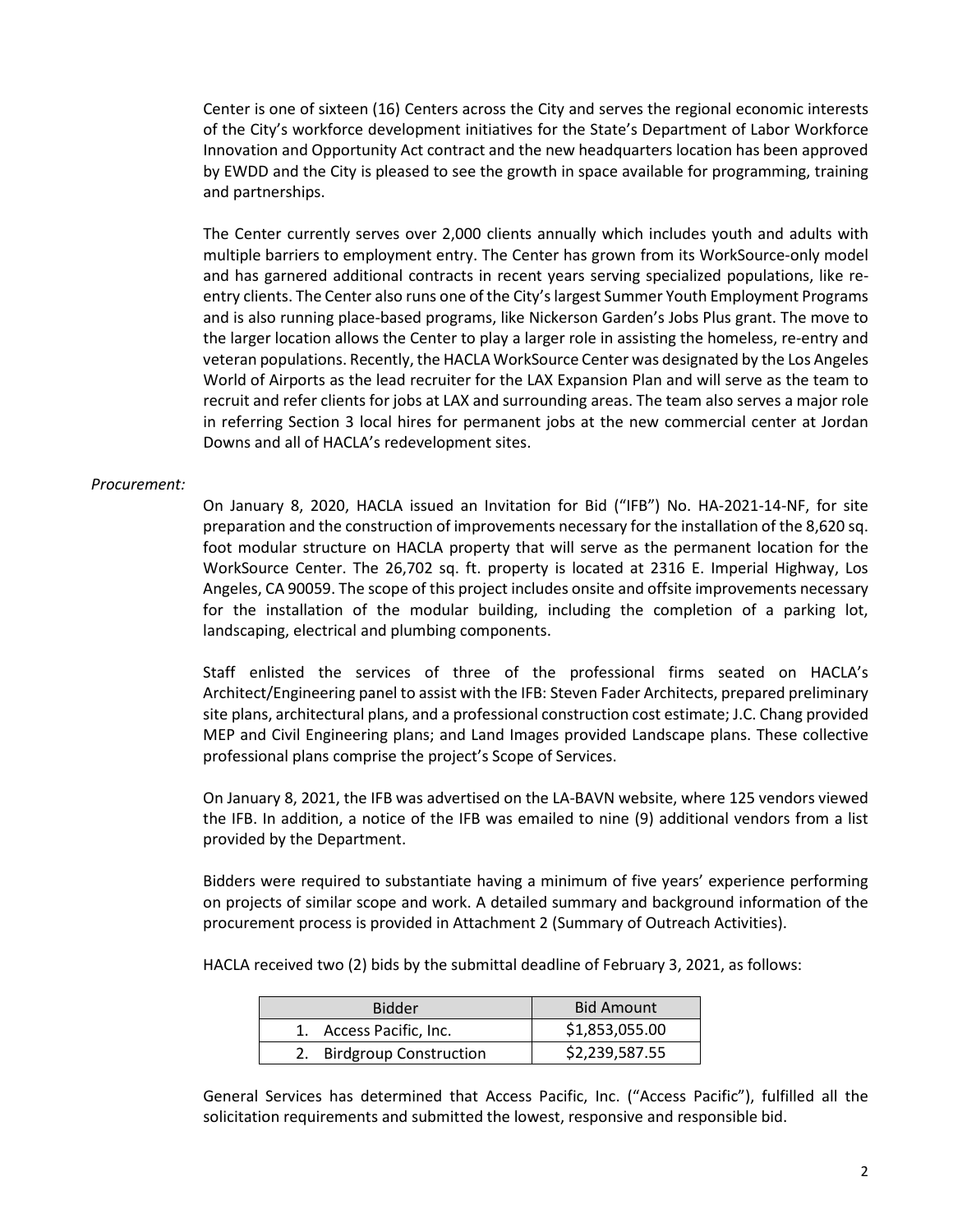#### *Request:*

Access Pacific's bid amount is higher than the project's construction cost estimate and Development Services and Access Pacific have engaged in discussions to identify opportunities for costs reductions. As of the date of this Board Report, such negotiations continue but initial discussions with Access Pacific suggest that such costs can be reduced further through value engineering and other means. To ensure the project is timely commenced in April of 2021, Development Services request that the Board of Commissioners authorize the President and CEO, or designee, to execute a contract with Access Pacific at this time in an amount not exceeding its bid of \$1,853,055 while discussions continue. The final contracting amount including contingency funds will not exceed this amount.

## *Management*

*& Operations:* The approximately 8,620 square foot semi-permanent modular building will provide various small classrooms, conference rooms, offices, a large multi-purpose space, a dedicated business center and is fully ADA accessible. Dedicated parking will include twenty-six (26) dedicated onsite parking spaces. The modular building comes with a one-year factory warranty and has a projected life cycle is in excess of ten years when properly maintained. HACLA's Facilities Management staff will address any routine maintenance and/or janitorial needs, and the facility will have onsite security. Although operating as a stand-alone building, the Center benefits from the 24-hour operations of the neighboring Bridge Housing property operated through Salvation Army.

> If the recommendations included in this Board Report are approved, it is expected that site preparation and construction will begin in April 2021 and the project will be completed in the third quarter of 2021.

# **Vision Plan: People Strategy 7; Action #1-3 – Enhance resident access to education opportunities, workforce readiness training, and skill development**

HACLA will build on its current efforts to assist residents in enhancing their quality of life through asset-building strategies that promote education, training, career-building and workforce placement. HACLA will leverage its existing relationships to align its efforts more strategically with county and statewide outcomes. The relocation of the WorkSource center will allow an increase to the number of residents participating in existing programs, create new partnerships and offer families greater opportunity to pay their monthly bills and build financial assets.

**Funding:** The Chief Administrative Officer confirms the following:

*Source of Funds:* This one-time expense for the offsite and onsite improvements associated with the installation and utilization of the modular building will not exceed \$1,853,055 and will be funded using LA LOMOD unrestricted reserves.

*Budget and Program Impact:* Ongoing operation of the Center will be budgeted annually within the Facilities Management Operating Budget and funded by allowable grants to the WorkSource Center and /or the revenues of the non-public housing portfolio.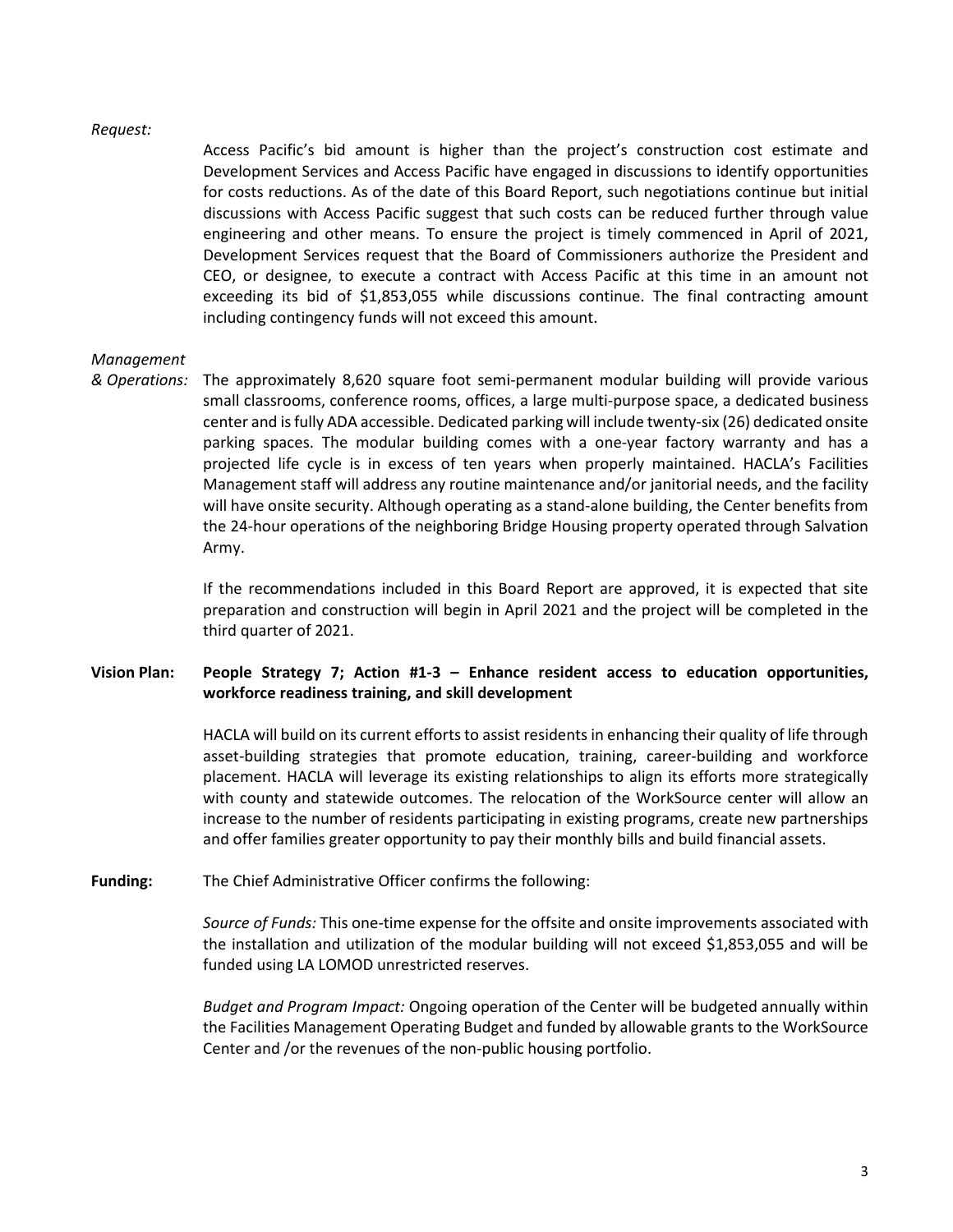## **Environmental Review:**

The Imperial Site is located in the unincorporated County of Los Angeles and is an allowable use under the Willowbrook Transit Oriented District Specific Plan. Since no discretionary actions are required, HACLA as Lead Agency for purposes of California Environmental Quality Act (CEQA) has determined that the proposed construction of up to 8,620 square feet on 2316 East Imperial Highway is categorically exempt from the provision of the California Environmental Quality Act (CEQA) pursuant to Article 19, Section 15303, Class 3(c) (d), and Section 15332, Class 32(a)-(e).

**Section 3:** Access Pacific has submitted an Economic Opportunity Plan (EOP) in conformity with the requirements of the HACLA's Section 3 Guide and Compliance Plan. Under its EOP, Access Pacific committed to hiring three (3) Section 3 Residents as laborers.

## **Attachments:**

- **1.** Resolution
- **2.** Summary of Outreach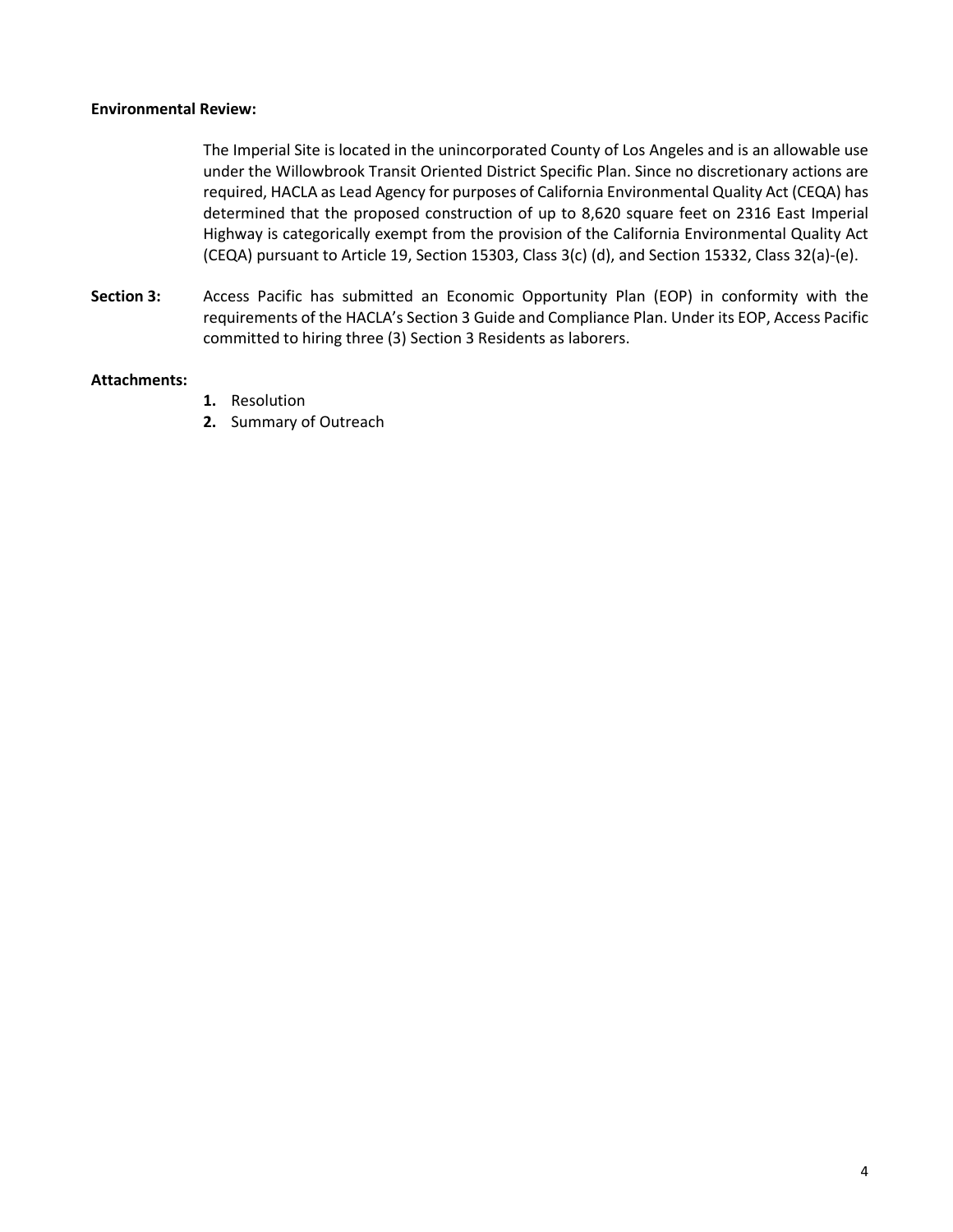| <b>RESOLUTION NO.</b> |  |
|-----------------------|--|
|                       |  |

**RESOLUTION AUTHORIZING THE PRESIDENT AND CEO, OR DESIGNEE, TO EXECUTE A CONTRACT WITH ACCESS PACIFIC, INC., FOR THE INSTALLATION OF A MODULAR STRUCTURE AND RELATED SITE IMPROVEMENTS IN CONJUCTION WITH THE RELOCATION OF THE HOUSING AUTHORITY'S WORKSOURCE UNIT AND ITS LOS ANGELES/WATTS WIOA WORKSOUCE CENTER PURSUANT TO AWARD UNDER IFB HA-2021-14-NF FOR A TOTAL AMOUNT NOT-TO-EXCEED \$1,853,055**

**WHEREAS,** the Housing Authority of the City of Los Angles ("HACLA") owns certain parcels of land adjacent to the Imperial Courts public housing community ("Imperial Courts") located at 2316 East Imperial Highway ("Site");

**WHEREAS**, HACLA desires to develop portions of the Site for the relocation and expansion of the LA/Watts WorkSource Center;

**WHEREAS**, by Resolution 9538, the Board of Commissioners previously authorized the purchase of an approximately 8,620 square feet modular structure that will serve as the WorkSource Center on the Site;

**WHEREAS**, installation and utilization of the modular structure upon the Site requires onsite and offsite improvements, including the completion of a parking lot, landscaping, electrical and plumbing components (the "Project");

**WHEREAS**, HACLA determined that the most effective and feasible manner for developing the Project is obtaining qualified general construction services;

**WHEREAS**, on January 8, 2021, HACLA issued Invitation for Bid Number No. HA-2021-14-NF ("IFB"), seeking firm fixed-price bids for the Project;

**WHEREAS**, following review of the bids received in response to the IFB, as detailed in the Report of the President and CEO of the same date herewith, it was determined that Access Pacific, Inc. ("Access Pacific"), submitted the lowest, responsive and responsive bid; and

**WHEREAS**, HACLA desires to enter into a contract with Access Pacific for the Project pursuant to award under the IFB following the completion of discussions on possible Project cost reductions which may occur through value engineering or other means acceptable to the President and CEO, or designee.

**NOW, THEREFORE, BE IT RESOLVED** that the Board of Commissioners authorizesthe President and Chief Executive Officer, or designee, to continue negotiations with Access Pacific on reducing Project cost and to execute a contract with Access Pacific in a total contracting amount not-to-exceed \$1,853,055.

**BE IT FURTHER RESOLVED** that this Resolution shall take effect immediately.

JAMES JOHNSON CITY OF LOS ANGELES

APPROVED AS TO FORM: HOUSING AUTHORITY OF THE

BY: \_\_\_\_\_\_\_\_\_\_\_\_\_\_\_\_\_\_\_\_\_\_\_\_\_\_\_ BY: \_\_\_\_\_\_\_\_\_\_\_\_\_\_\_\_\_\_\_\_\_\_ GENERAL COUNSEL CHAIRPERSON

DATE ADOPTED: \_\_\_\_\_\_\_\_\_\_\_\_\_\_\_\_\_\_\_\_\_\_\_\_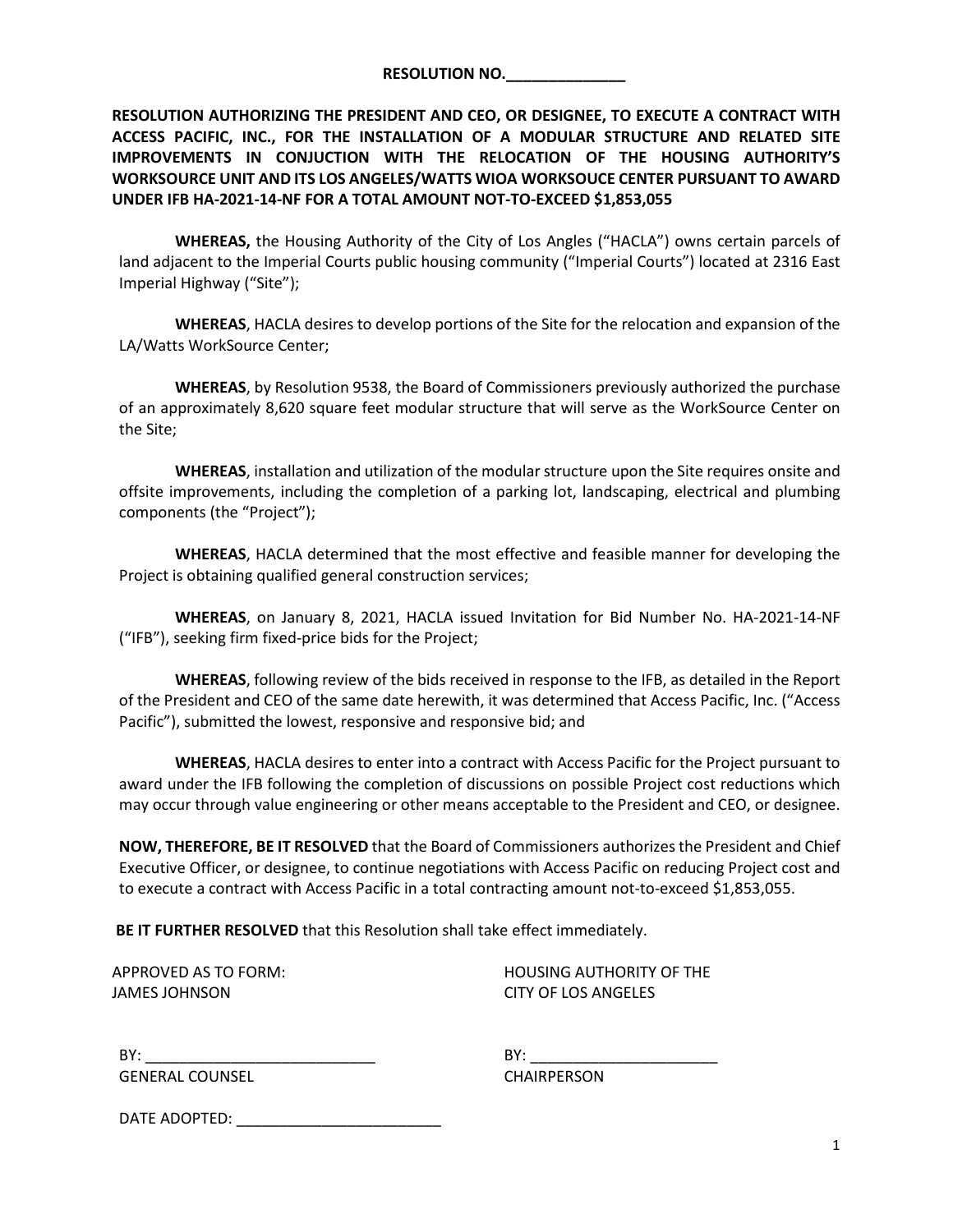# **Summary of Outreach**

# **IFB No. HA-2021-14-NF SITE CONSTRUCTION FOR THE IMPERIAL WORKSOURCE**

## **A. Funding Source**

☐ Federal ☒ Non-Federal ☐ Mixed Funding

## **B. Advertisement; Minority/Women Outreach**

General Services advertised the Invitation For Bid ("IFB") on the City of Los Angeles' Business Assistance Virtual Network (LA-BAVN) website starting on January 08, 2021 until the submission deadline on February 3, 2021, for a total of 27 days. A total of one-hundred twenty-five (125) vendors viewed the IFB on the LA-BAVN website. Additionally, the IFB notice was emailed to nine (9) vendors from a list provided by Development Services and from our vendor database.

In support of HACLA's policy to contract with Minority Business Enterprises (MBEs), Women's Business Enterprises (WBEs) and Labor Surplus Area (LSAs) businesses for the delivery of goods and services to the extent possible, on January 8, 2021, notice of this IFB was also provided to the List of Recognized Minority- and Women-owned Business Organizations maintained by HACLA, and to the local office of the U.S. Small Business Administration (SBA).

## **C. Pre-Bid Conference**

A pre-bid conference is not mandatory. A pre-proposal conference was not held due to COVID-19 restrictions.

# **D. Pre-Bid Site Visits**

On January 13, 2021, a pre-bid site visit was held. A total of five (5) firms attended the site visit.

# **E. Addenda**

On January 26, 2021, Addenda No. 1 was posted on LA-BAVN.

#### **F. Receipt of Bids**

Bids were due on February 3, 2021. A total of two (2) bids were received by the submission deadline.

| <b>Company Name</b>       |
|---------------------------|
| 1. Access Pacific, Inc.   |
| 2. Birdgroup Construction |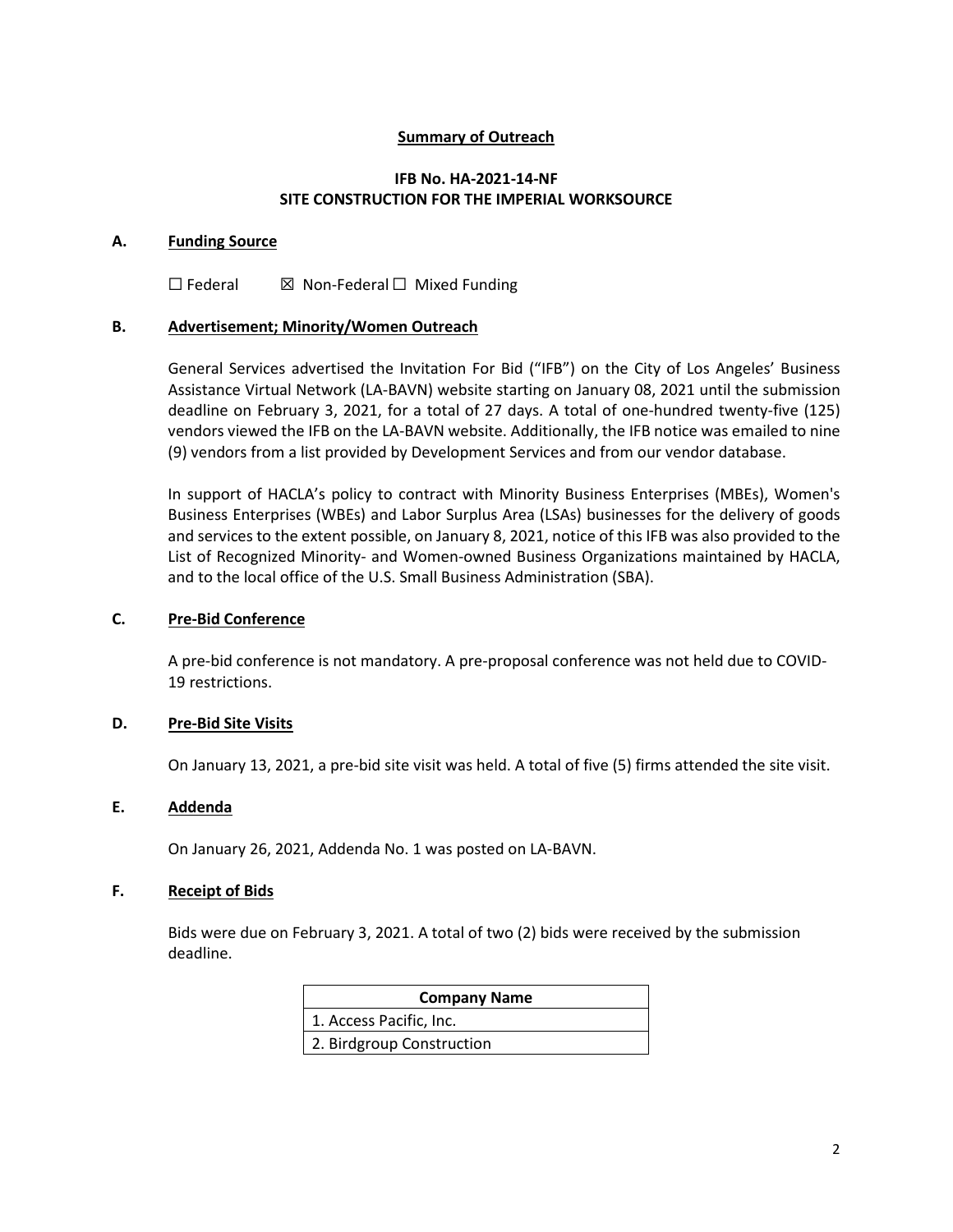# **G. Review of Bids for Responsiveness and Contractor Responsibility**

The Contract Administrator determined the bid from Access Pacific, Inc was considered responsive. The bid from Birdgroup Construction was deemed non-responsive due to insufficient project experience.

# **H. Recommendation for Award**

Development Services recommends Access Pacific, Inc. for contract award.

## **I. Workforce Profile**

Access Pacific, Inc. submitted a Workforce Profile that revealed the following workforce composition:

| Company              | <b>Employees</b>                                        |
|----------------------|---------------------------------------------------------|
| Access Pacific, Inc. | Total:<br>12<br>11 minorities = 92%<br>5 women = $42\%$ |